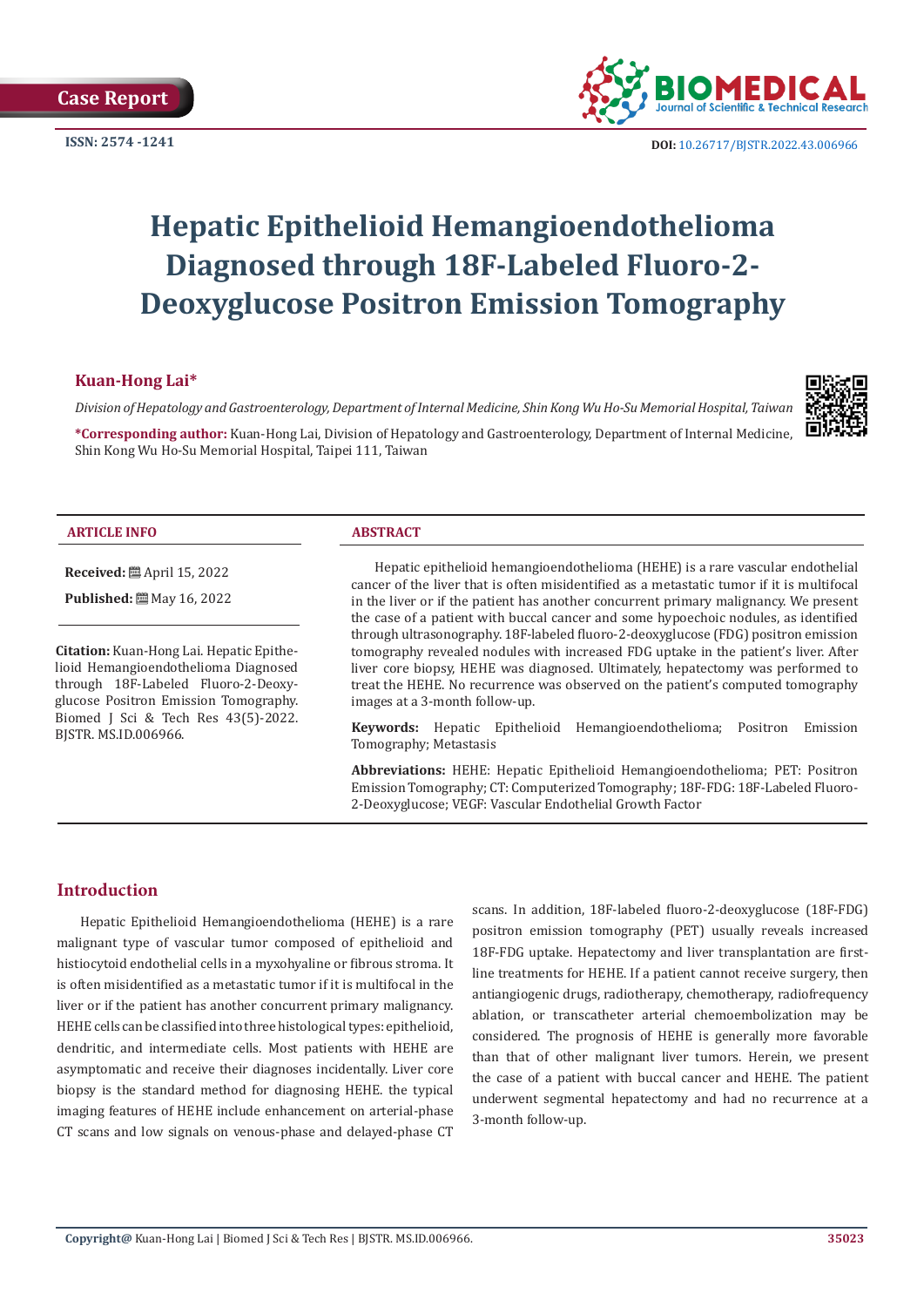## **Case Report**

A 50-year-old male with chronic hepatitis C reported having engaged in habitual smoking and betel nut chewing for over 20 years. He complained of odynophagia and tenderness over his left buccal area for 2 months. He visited a physician for help. An ulcerative lesion was discovered over his left buccal area. A biopsy of the lesion was performed, and pathology revealed squamous cell carcinoma. PET was therefore arranged for cancer staging. The PET revealed a hypermetabolic lesion of approximately 0.55 cm without definite evidence of nodal or distant metastasis (Figure 1). The patient's stage was tentatively denoted as T1N0M0. However, some hypermetabolic nodules (of up to 2 cm) in the right hepatic lobe were also observed (Figure 2). Malignant tumors or metastasis was suspected. The patient's tumor markers, including αFP, CEA, and CA19-9, were within the normal limits. The patient was transferred

to the gastrointestinal clinic for further management. The patient's liver tumors were further investigated through abdominal sonography; some of the lesions were hyperechoic (Figure 3a), and others were hypoechoic (Figure 3b). The patient also underwent CT. Some nodules were observed in the patient's liver; two were heterogeneous tumors (1.2 and 1.9 cm) with delayed-phase enhancement in the S4b and S5 segments (Figure 4a), and the others were identified as hemangiomas (Figure 4b). Liver biopsy was arranged for the S4b and S5 tumors. The final pathology revealed epithelioid hemangioendothelioma. Segmental hepatectomy was arranged after the patient had recovered from buccal cancer surgery. The surgical specimens were sent to a pathologist, and the diagnosis of epithelioid hemangioendothelioma was finalized. A CT scan was performed 3 months later and revealed no recurrence of the liver tumors (Figure 5).



**Figure 1:** A small increased FDG uptake (SUV:6.7, 0.55 cm) in left anterior buccal region, and compatible with malignant tumoral uptake. SUV: standard uptake value.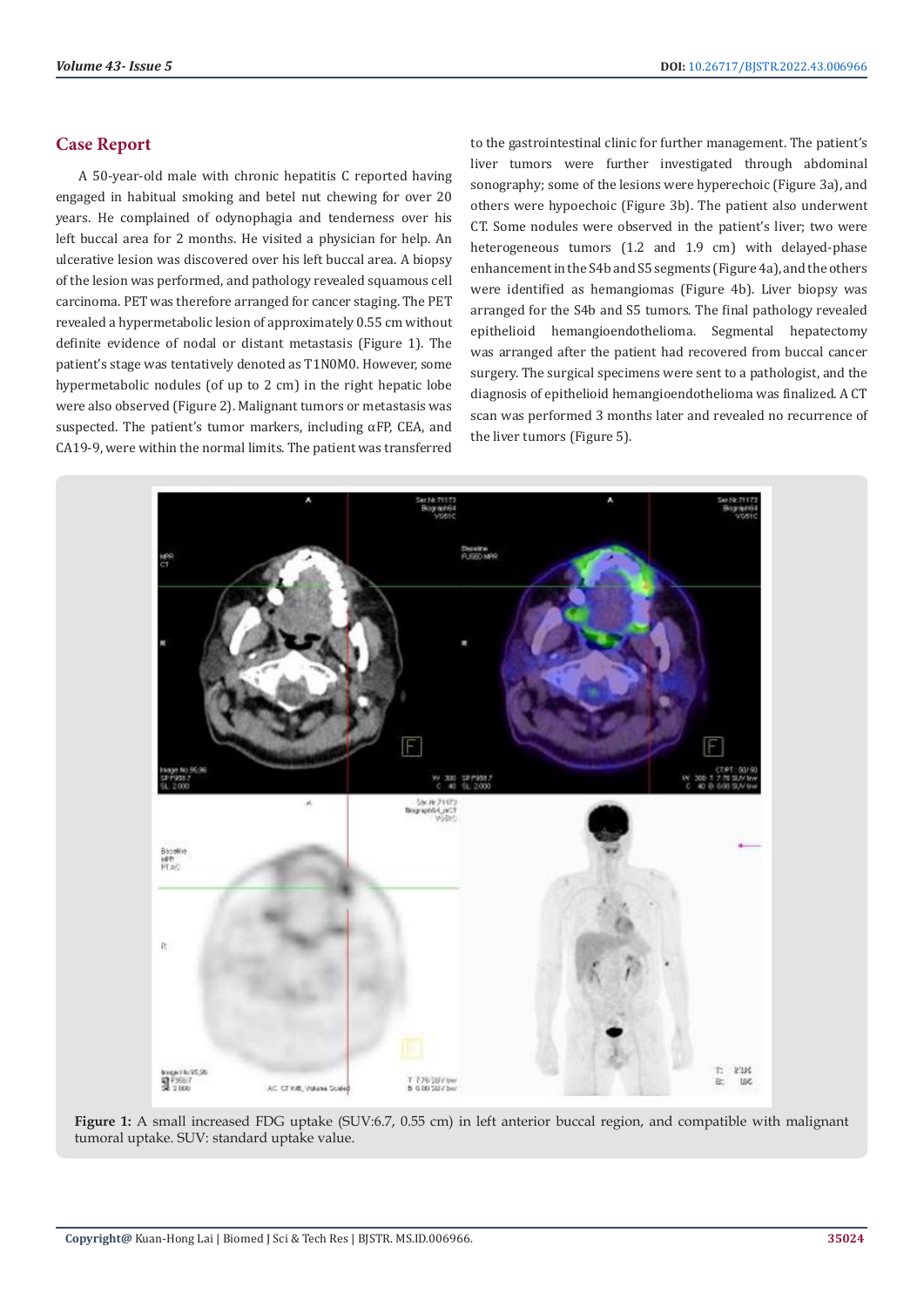

**Figure 2:** Some hypodense nodules (about 2 cm) in right hepatic lobe, with FDG uptake similar to or slightly higher than normal hepatic parenchyma.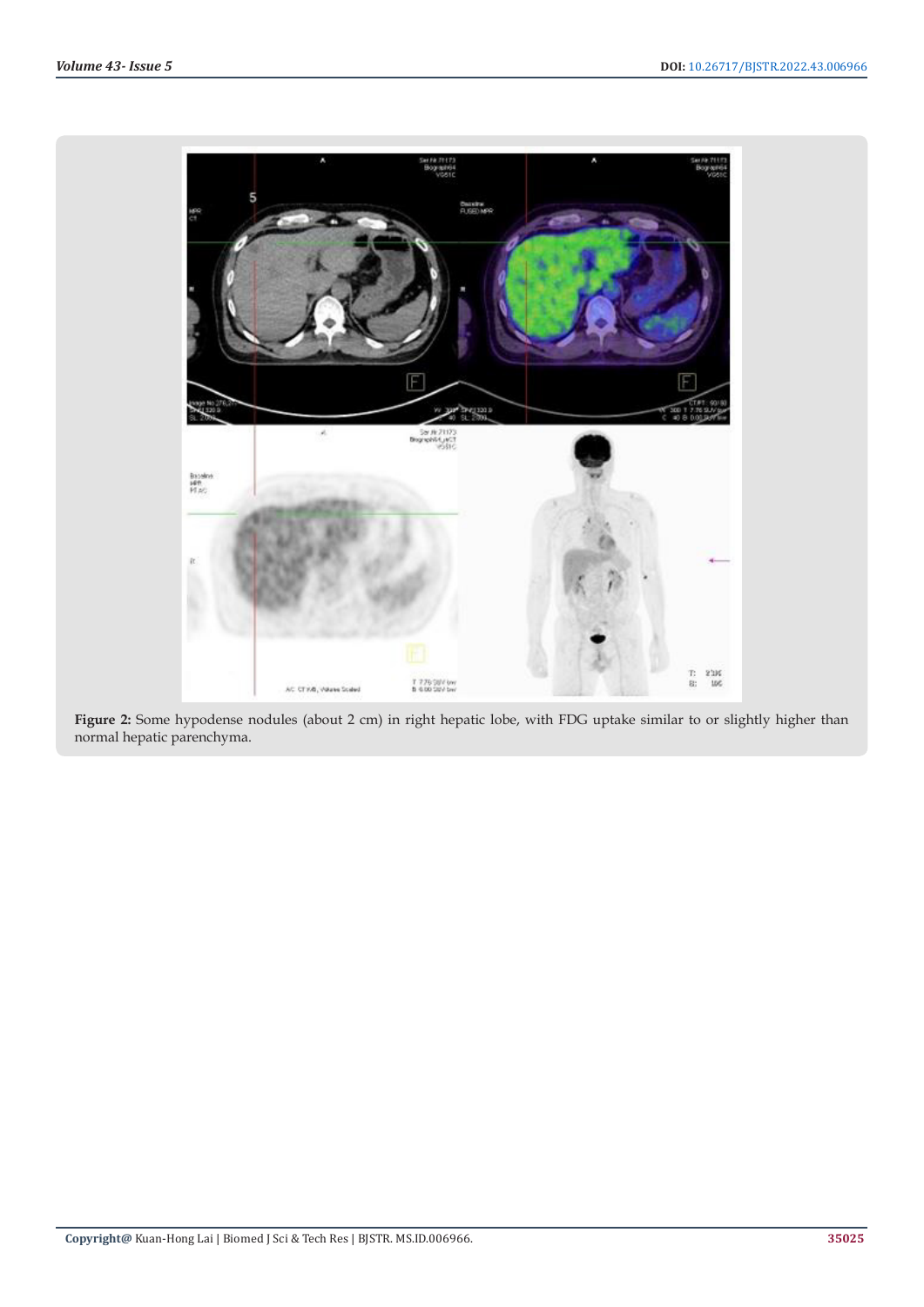

# **Figure 3:**

A. A hyperechoic lesion (up to 1.6cm) in the right lobe of liver (white arrow).

B. A hypoechoic lesion about 1.5cm is also found in the right lobe of liver (white arrow).



# **Figure 4:**

A. A heterogeneous tumors with delay enhancement is found in the right lobe.

B. A hyper-vascular lesion is noted in the right lobe, and hemangioma is diagnosed.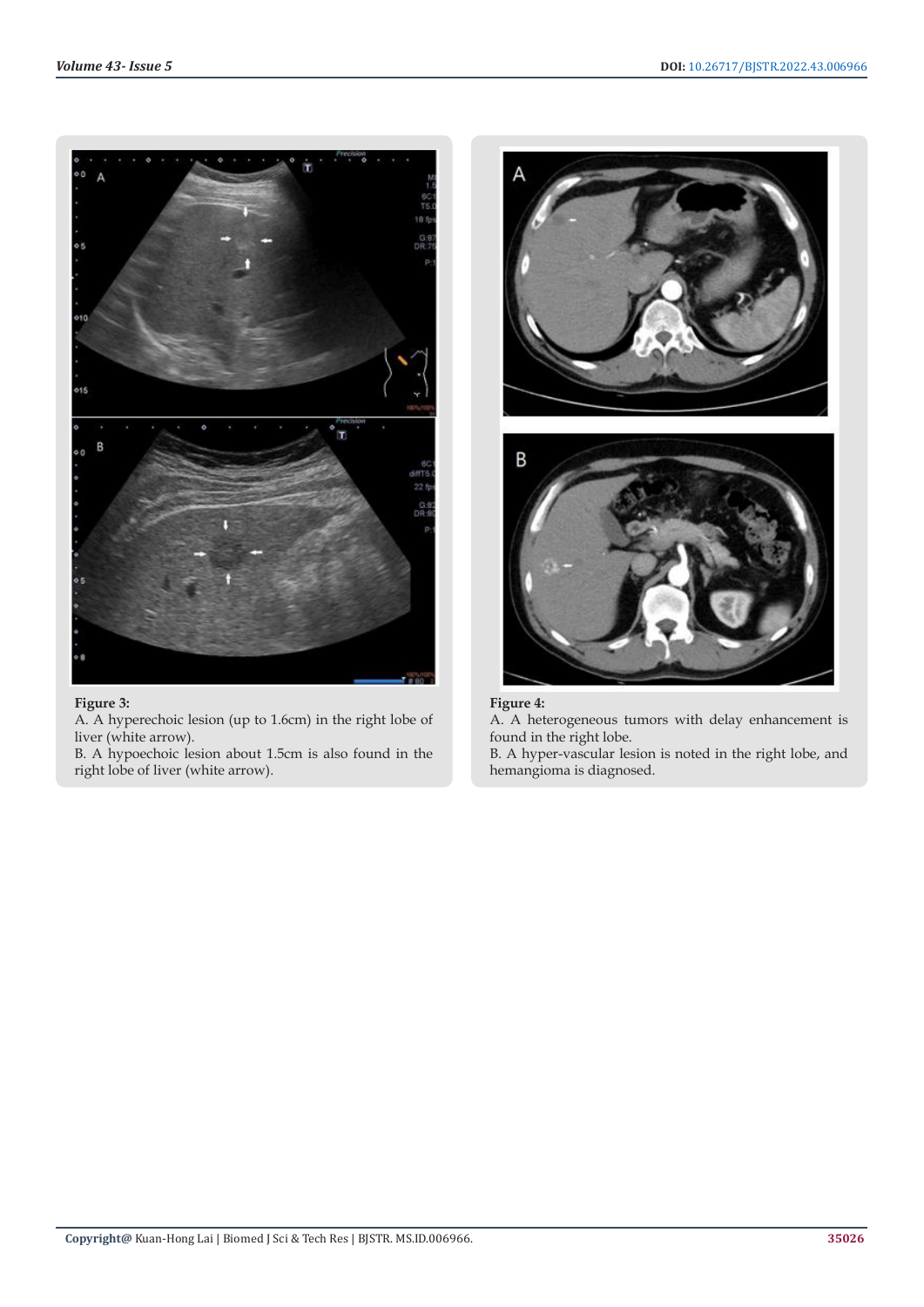

#### **Figure 5:**

a. In 100x power field, it shows proliferation of epithelioid tumor cells with round hyperchromatic and pleomorphic nuclei, small nucleoli and moderate amount of eosinophilic cytoplasm, in myxohyaline stroma.

b. In 400x power field, some tumor cells contain intracytoplasmic vacuoles, with entrapped red blood cells. Occasional abnormal mitotic figures are seen.

c. In Immunohistochemical staining, it's positive to CD34.

## **Discussion**

#### **Background**

HEHE is a rare malignant type of vascular tumor composed of epithelioid and histiocytoid endothelial cells in a myxohyaline or fibrous stroma. Its incidence is 1 to 2 cases per 1 million people [1]. HEHE can originate in soft tissue, bone, the head or neck, or the liver or other organs. HEHE is slightly more common among patients aged 30 to 40 years than among other age groups and is more common among women than among men [2]. The etiology of HEHE remains unknown; however, some studies have reported that oral contraceptive use, alcohol consumption, liver trauma, sarcoidosis, Crohn disease, vinyl chloride or asbestos exposure,

and hepatitis B and C are associated with HEHE [1-4]. Studies have reported that 25% to 40% of patients with HEHE are asymptomatic upon diagnosis. Among patients with symptoms, right upper quadrant pain is the most common symptom. Other symptoms include ascites, weight loss, anorexia, weakness and fatigue, nausea, and vomiting. Alkaline phosphatase, aspartate aminotransferase, and alanine transaminase may be elevated in some patients [3,5-7].

### **Imaging**

HEHE lesions are hypoechoic in ultrasonography. In contrastenhanced ultrasound images, HEHE lesions exhibit enhancement in the arterial phase and low signals in the venous and delayed phases [8]. On CT scans, single or multifocal nodular peripheral lesions with early ring enhancement followed by late appearance of central core enhancement are common features used to diagnose HEHE [2]. Low and high signals appear on T1 and T2 magnetic resonance images, respectively [9]. A common feature of HEHE on T2 images is a target sign with a high-signal core, low-signal ring, and weak secondary high-signal halo. 18F-FDG PET is a powerful tool for detecting metastasis in patients with HEHE [10]. Most HEHE cells exhibit only slightly elevated FDG uptake; this differs from cholangiocarcinoma cells, which exhibit greatly elevated FDG uptake [10].

## **Histology**

HEHE appears as nests and cords of epithelioid endothelial cells spread throughout a myxohyaline stroma. HEHE cells can be classified into three types: epithelioid cells (which are rich in eosinophilic cytoplasm and contain atypical nuclei), dendritic cells (which contain cytoplasmic processes), and intermediate cells (which have characteristics between those of epithelioid cells and dendritic cells). These cells are typically embedded in mucus hyaluronate or hardened matrix. In addition, signet ring–like cytoplasmic vacuoles may appear in epithelioid and dendritic HEHE cells [11]. Immunohistochemical staining of HEHE cells is typically positive for the endothelial markers CD31, CD34, CD12, vimentin, and factor VIII antigen [12]. One study determined that 99%, 94%, and 86% of HEHE cells are positive for factor VIII antigen, CD34, and CD31, respectively [12].

#### **Molecular Characterization**

CAMTA1 is a calmodulin-binding transcriptional activator, and WWTR1 is a transcriptional coactivator [13]. Up to 90% of HEHE tumors exhibit WWTR1–CAMTA1 fusion resulting from t(1; 3) (p36; q25) translocations [14]. Therefore, HEHE presents with a rearrangement/deletion of WWTR1–CAMTA1 or YAP1–TFE3 fusion and is characterized by well-formed vasoformative tumors with abundant eosinophilic cytoplasm, atypical cytogenetics, pseudoalveoli, and partly solid-state growth patterns [15]. Only one case of TFE3 rearrangement in HEHE has been reported [16].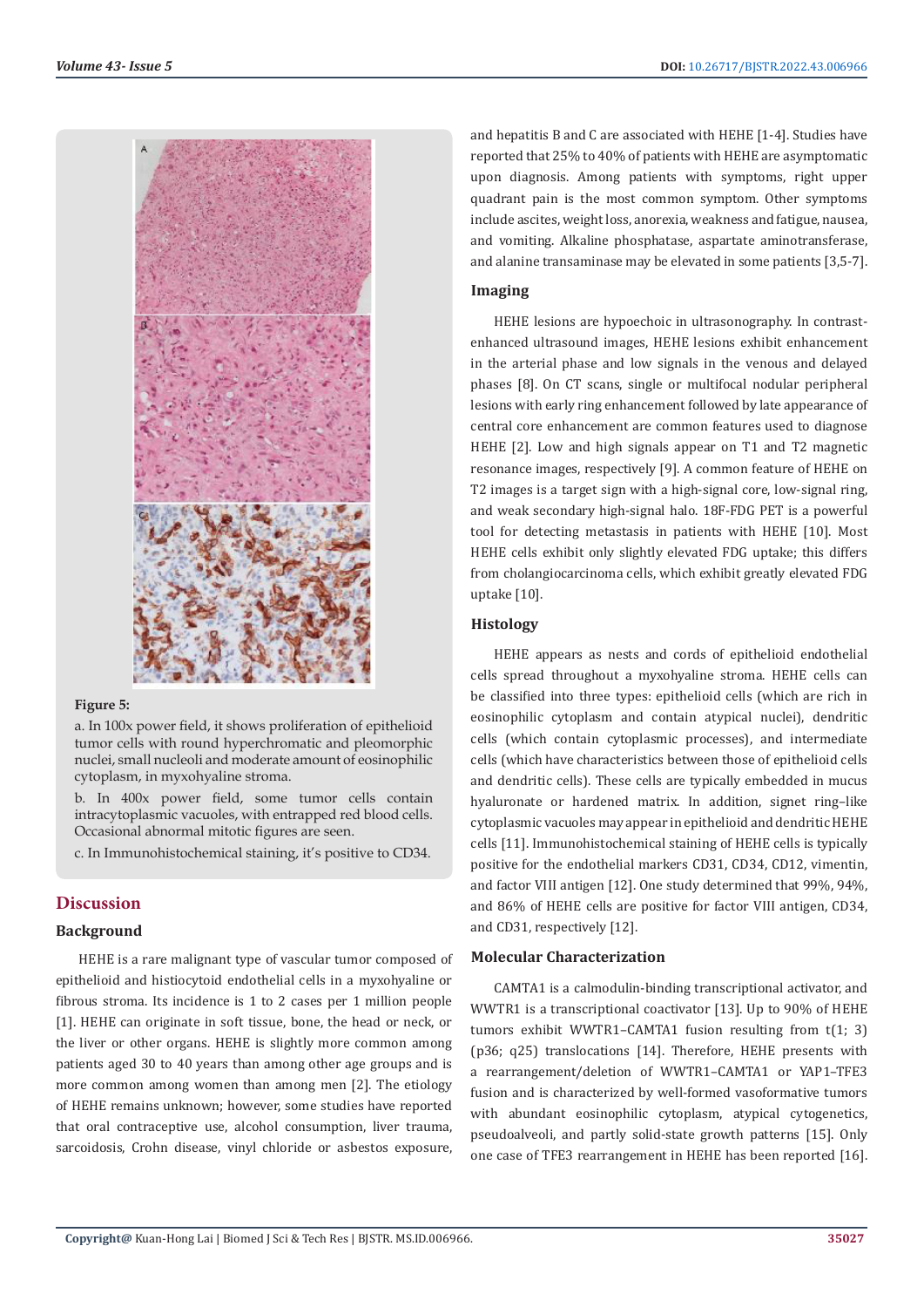Researchers have suggested that testing for TFE3 rearrangement through immunostaining may be useful in the differential diagnosis of HEHE. Other markers such as ERG and AE1/AE3 are expressed in HEHE cells but are also expressed in other tumor cells and are therefore not useful for differential diagnosis [17,18].

#### **Diagnosis**

Although specific image findings can be used to diagnose HEHE, liver core biopsies with immunohistochemical staining still play a key role [19]. HEHE is commonly diagnosed on the basis of microscopic features, specifically numerous proliferating dendritic or epithelioid cells with eosinophilic cytoplasm that test positive for CD31, CD34, or factor VIII antigen.

#### **Treatment**

HEHE is a rare cancer for which no standard treatment strategy currently exists. Antiangiogenic drugs, radiotherapy, chemotherapy, hepatectomy, liver transplantation, radiofrequency ablation, transcatheter arterial chemoembolization, and observation (watchful waiting) are commonly applied in the treatment of HEHE [20,21]. Surgical resection may be the optimal treatment for single or small HEHE tumors. Because of the vascular origin of HEHE, vascular endothelial growth factor inhibitors such as sorafenib, pazopanib, and bevacizumab are crucial in the treatment of HEHE [22]. For patients with extrahepatic lesions, adjuvant chemotherapy may be an effective alternative approach to disease control [23].

#### **Prognosis**

The prognosis of HEHE has a good prognosis compared with that of other malignant liver tumors, and 50% of patients with HEHE survive more than 5 years after diagnosis without treatment. Tumor metastasis has no effect on the 5-year survival rate of HEHE [24]. Hepatectomy and liver transplantation improve patients' chances of survival; the 1-year and 3-year disease-free survival rates of patients with HEHE who undergo such procedures are 100% and 75%, respectively [25]. The prognosis of HEHE among patients with tumors more than 10 cm in diameter and older adult patients is poor [26]. In one study, researchers developed a HEHE risk stratification strategy based on clinicopathological features; high mitotic activity (>3 mitoses/50 high-power fields) and a tumor size >3 cm were associated with poor prognosis [12]. In addition, 18F-FDG PET is a useful tool for disease follow-up; one study reported that FDG uptake levels provide key information about the progression of HEHE. The prognosis of HEHE among patients with high FDG uptake is usually poor [27].

## **Conclusion**

HEHE is a low-grade to moderate-grade malignant tumor. The 5-year survival rate of patients with HEHE is higher than those of patients with other malignant liver tumors. HEHE can be distinguished

from other liver tumors through immunohistochemical staining. Surgical resection remains the first-line treatment for HEHE. If a patient with HEHE is unable or unwilling to undergo surgery, then antiangiogenic drugs, radiotherapy, chemotherapy, radiofrequency ablation, or transcatheter arterial chemoembolization may be considered.

## **Conflict of Interest**

The authors declare that they have no conflicts of interest.

## **References**

- 1. [Elleuch N, Dahmani W, Ben SA, Jaziri H, Aya H, et al. \(2018\) Hepatic](https://pubmed.ncbi.nlm.nih.gov/29373279/) [epithelioid hemangioendothelioma: A misdiagnosed rare liver tumor](https://pubmed.ncbi.nlm.nih.gov/29373279/)*.* [Presse Med 47\(2\): 182-185.](https://pubmed.ncbi.nlm.nih.gov/29373279/)
- 2. [Giardino A, Miller FH, Kalb B, Ramalho M, Martin DR, et al. \(2016\)](https://www.ncbi.nlm.nih.gov/pmc/articles/PMC5094816/) [Hepatic epithelioid hemangioendothelioma: a report from three](https://www.ncbi.nlm.nih.gov/pmc/articles/PMC5094816/) university centers*.* [Radiol Bras 49\(5\): 288-294.](https://www.ncbi.nlm.nih.gov/pmc/articles/PMC5094816/)
- 3. [Makhlouf HR, KG Ishak, ZD Goodman \(1999\)](https://pubmed.ncbi.nlm.nih.gov/10091730/) Epithelioid [hemangioendothelioma of the liver: a clinicopathologic study of 137](https://pubmed.ncbi.nlm.nih.gov/10091730/) cases*.* [Cancer 85\(3\): 562-582.](https://pubmed.ncbi.nlm.nih.gov/10091730/)
- 4. [Remiszewski P, Szczerba E, Kalinowski P, Gierej B, Dudek K, et al. \(2014\)](https://pubmed.ncbi.nlm.nih.gov/25170219/) [Epithelioid hemangioendothelioma of the liver as a rare indication for](https://pubmed.ncbi.nlm.nih.gov/25170219/) liver transplantation*.* [World J Gastroenterol 20\(32\): 11333-11339.](https://pubmed.ncbi.nlm.nih.gov/25170219/)
- 5. [Mehrabi A, Kashfi A, Fonouni H, Schemmer P, Schmied BM, et al. \(2006\)](https://pubmed.ncbi.nlm.nih.gov/17019735/) [Primary malignant hepatic epithelioid hemangioendothelioma: a](https://pubmed.ncbi.nlm.nih.gov/17019735/) [comprehensive review of the literature with emphasis on the surgical](https://pubmed.ncbi.nlm.nih.gov/17019735/) therapy*.* [Cancer 107\(9\): 2108-2121.](https://pubmed.ncbi.nlm.nih.gov/17019735/)
- 6. [Studer LL, DM Selby \(2018\) Hepatic Epithelioid Hemangioendothelioma](https://pubmed.ncbi.nlm.nih.gov/29372848/)*.* [Arch Pathol Lab Med 142\(2\): 263-267.](https://pubmed.ncbi.nlm.nih.gov/29372848/)
- 7. [Torres LR, Timbo LS, Freitas Ribeiro CMD, Galvao Filho MM, Yuji](https://pubmed.ncbi.nlm.nih.gov/25741080/) [Verrastro CG, et al. \(2014\) Multifocal and metastatic hepatic](https://pubmed.ncbi.nlm.nih.gov/25741080/) [hemangioendothelioma: case report and literature review](https://pubmed.ncbi.nlm.nih.gov/25741080/)*.* Radiol Bras [47\(3\): 194-196.](https://pubmed.ncbi.nlm.nih.gov/25741080/)
- 8. [Afrit M, Nasri M, Labidi S, Mejri N, benna HE, et al. \(2017\) Aggressive](https://pubmed.ncbi.nlm.nih.gov/28607810/) [primary hepatic epithelioid hemangioendothelioma: a case report and](https://pubmed.ncbi.nlm.nih.gov/28607810/) literature review*.* [Cancer Biol Med 14\(2\): 187-190.](https://pubmed.ncbi.nlm.nih.gov/28607810/)
- 9. [Gan LU, Chang R, Jin H, Yang LI \(2016\) Typical CT and MRI signs of](https://pubmed.ncbi.nlm.nih.gov/26998064/) [hepatic epithelioid hemangioendothelioma](https://pubmed.ncbi.nlm.nih.gov/26998064/)*.* Oncol Lett 11(3): 1699- [1706.](https://pubmed.ncbi.nlm.nih.gov/26998064/)
- 10. [Kim YJ, Yun M, Lee WJ, Kim KS, Lee JD \(2003\) Usefulness of 18F-FDG PET](https://pubmed.ncbi.nlm.nih.gov/14579085/) in intrahepatic cholangiocarcinoma*.* [Eur J Nucl Med Mol Imaging 30\(11\):](https://pubmed.ncbi.nlm.nih.gov/14579085/) [1467-1472.](https://pubmed.ncbi.nlm.nih.gov/14579085/)
- 11. [Illueca C, Machado I, Garcia A, Covisa A, Morales J, et al. \(2011\)](https://pubmed.ncbi.nlm.nih.gov/21822906/) [Uncommon vascular tumor of the ovary. Primary ovarian epithelioid](https://pubmed.ncbi.nlm.nih.gov/21822906/) [hemangioendothelioma or vascular sarcomatous transformation in](https://pubmed.ncbi.nlm.nih.gov/21822906/) [ovarian germ cell tumor? Arch Gynecol Obstet 284\(6\): 1589-1591.](https://pubmed.ncbi.nlm.nih.gov/21822906/)
- 12. [Deyrup AT, Tighiouart M, Montag AG, Weiss SW \(2008\) Epithelioid](https://pubmed.ncbi.nlm.nih.gov/18551749/) [hemangioendothelioma of soft tissue: a proposal for risk stratification](https://pubmed.ncbi.nlm.nih.gov/18551749/) based on 49 cases*.* [Am J Surg Pathol 32\(6\): 924-927.](https://pubmed.ncbi.nlm.nih.gov/18551749/)
- 13. [Flucke U, JC Vogels R, Aubain Somerhausen NDS, Creytens DH, Riedl](https://diagnosticpathology.biomedcentral.com/articles/10.1186/1746-1596-9-131) [RG, et al. \(2014\) Epithelioid Hemangioendothelioma: clinicopathologic,](https://diagnosticpathology.biomedcentral.com/articles/10.1186/1746-1596-9-131) [immunhistochemical, and molecular genetic analysis of 39 cases](https://diagnosticpathology.biomedcentral.com/articles/10.1186/1746-1596-9-131)*.* Diagn [Pathol 9: 131.](https://diagnosticpathology.biomedcentral.com/articles/10.1186/1746-1596-9-131)
- 14. [Mendlick MR, Nelson M, Pickering D, Johansson SL, Seemayer TA, et al.](https://pubmed.ncbi.nlm.nih.gov/11342784/) (2001) Translocation  $t(1,3)(p36.3;q25)$  is a nonrandom aberration in [epithelioid hemangioendothelioma](https://pubmed.ncbi.nlm.nih.gov/11342784/)*.* Am J Surg Pathol 25(5): 684-687.